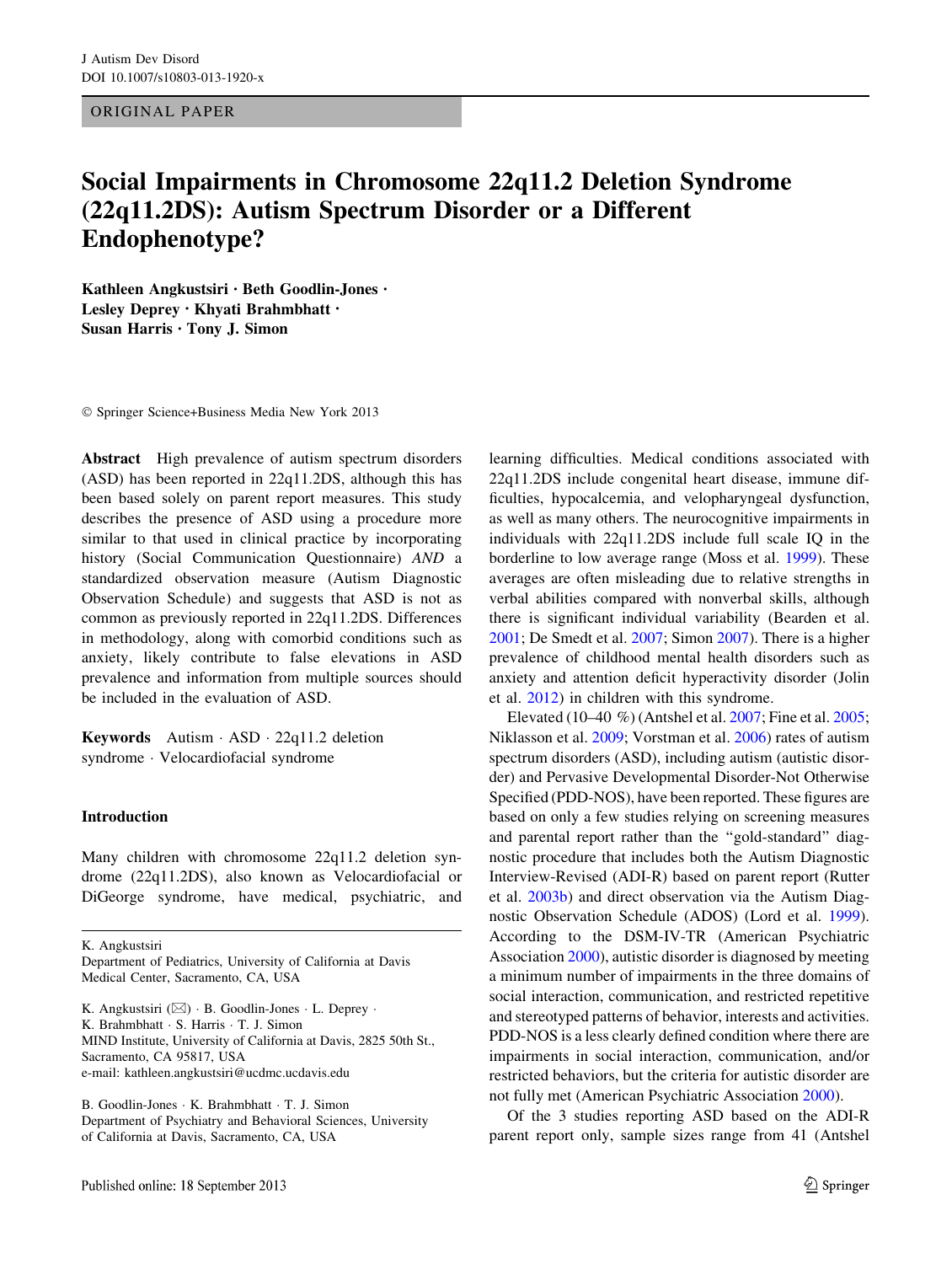et al. [2007\)](#page-6-0) to 98 (Fine et al. [2005](#page-6-0)), with elevated ADI-R scores in at least 2 domains present in only 14 % of the largest sample (Fine et al. [2005](#page-6-0)). Elevated ADI-R scores in 2 or more domains were reported in 21 % (Antshel et al. [2007\)](#page-6-0) and 45 % (Vorstman et al. [2006\)](#page-7-0) of the other 2 studies. Other reports based on DSM-IV criteria and expert opinion also estimate ASD at 20–40 % (Niklasson et al.  $2001, 2009$  $2001, 2009$ , with autism present in only 3–5 % of participants. This is congruent with other studies noting a predominance of PDD-NOS over autistic disorder.

A clinical diagnosis of ASD requires both parent report/ history as well as direct observation of the child's behavior (Charman and Baird [2002;](#page-6-0) Johnson and Myers [2007\)](#page-6-0). In research studies, the true ascertainment of ASD diagnoses in 22q11.2DS is difficult due to sole reliance on parent report (ADI-R or screening measure) without inclusion of a standardized observation assessment such as the ADOS. To our knowledge, there are no known published reports of ASD in the 22q11.2DS literature using the ADOS and none reporting diagnoses based on both parental history and observation using standardized measures, such as the ADI-R and the ADOS. Since, in clinical practice, structured interviews such as the ADI-R are time-consuming, ASDspecific screening questionnaires such as the Social Communication Questionnaire (Rutter et al. [2003a](#page-7-0)) are often substituted for the ADI-R in the assessment of ASD (Charman and Baird [2002](#page-6-0)). In addition, general behavioral screeners, such as the Behavioral Assessment System for Children, 2nd edition Parent Rating Scales (BASC-2 PRS; Reynolds and Kamphaus [2006](#page-7-0)) have been used to identify behavioral profiles that are useful in differentiating highfunctioning ASD from typically developing children, including elevated scores in atypicality, withdrawal, and developmental social disorders (Volker et al. [2010](#page-7-0)).

As stated above, the application of these screening instruments has led to reports of 20–40 % of children with 22q11.2DS being sufficiently impaired in terms of their social functioning that they meet superficial criteria for an ASD diagnosis. Many children who have 22q11.2DS exhibit considerable impairment in their social competence, especially during interactions with other children of their own age in naturalistic settings such as school or social gatherings. However, careful history and extended observation of these children provide clear evidence that the impairments tend to be context specific rather than pervasive in multiple environments which is the case in idiopathic ASD. We hypothesize that the social impairments displayed by many children with 22q11.2DS might better be explained by a combination of intellectual delays and affective dysregulation rather than autism spectrum disorders per se.

Clinical observations from our team suggest that children with 22q11.2DS often exhibit considerable social drive, empathy, and even a sense of humor. In fact, on measures of adaptive functioning such as the Adaptive Behavior Assessment System for Children-2nd edition (Harrison and Oakland [2003\)](#page-6-0), children with 22q11.2DS often have relative strengths on the socialization subscale (unpublished data). They may thrive socially with children matched to their cognitive developmental stage rather than their chronological age. Because of this, a small study to administer standardized ASD diagnostic assessments was conducted on 29 participants consecutively recruited into a large, ongoing research study of neurocognitive function in children with 22q11.2DS. We hypothesized that few, if any, would meet strict criteria for autism or even milder forms of ASD when taking into account history and direct observation by research-reliable clinicians (Study 1). We also predicted that applying broad behavioral screening methods (here using the BASC-2) to our larger sample would result in similar estimates of ASD as the published reports summarized earlier (Study 2). Here we report the findings of these 2 studies and suggest some features of the cognitive and affective endophenotype of children with 22q11.2DS that might generate the set of behaviors that are superficially consistent with the appearance of ASD. This endophenotype is distinct from that of children with idiopathic ASD, which suggests differences in early intervention and treatment of the social impairments seen in 22q11.2DS compared with idiopathic ASD.

## Methods

#### Participants

One hundred children with molecularly confirmed 22q11.2DS ages 7–14 (mean age 10.7 yrs, SD 2.1 yrs) participated in a larger study of neurocognitive function that included neuroimaging. Fifty-five percent were male. Mean WISC-IV (Wechsler [2003\)](#page-7-0) Full-Scale IQ was 74.6 (SD 14.3). Subjects were recruited through the Cognitive Analysis and Brain Imaging Laboratory web page or the MIND Institute's Volunteer Research Registry. Participants were not selected from clinical or subspecialty visits related to 22q11.2DS. Instead, almost all families contacted our team asking to participate. Inclusion criteria included English speakers and availability of a parent or legal guardian who could provide consent and complete standardized measures of the child's behavior. Any children with contraindication to magnetic resonance imaging (pacemaker, etc.) were excluded due to the requirements for participation in the larger neurocognitive study. All procedures were approved by the Institutional Review Board at the University of California at Davis, and all participants (or their parents) provided informed consent prior to inclusion in the study.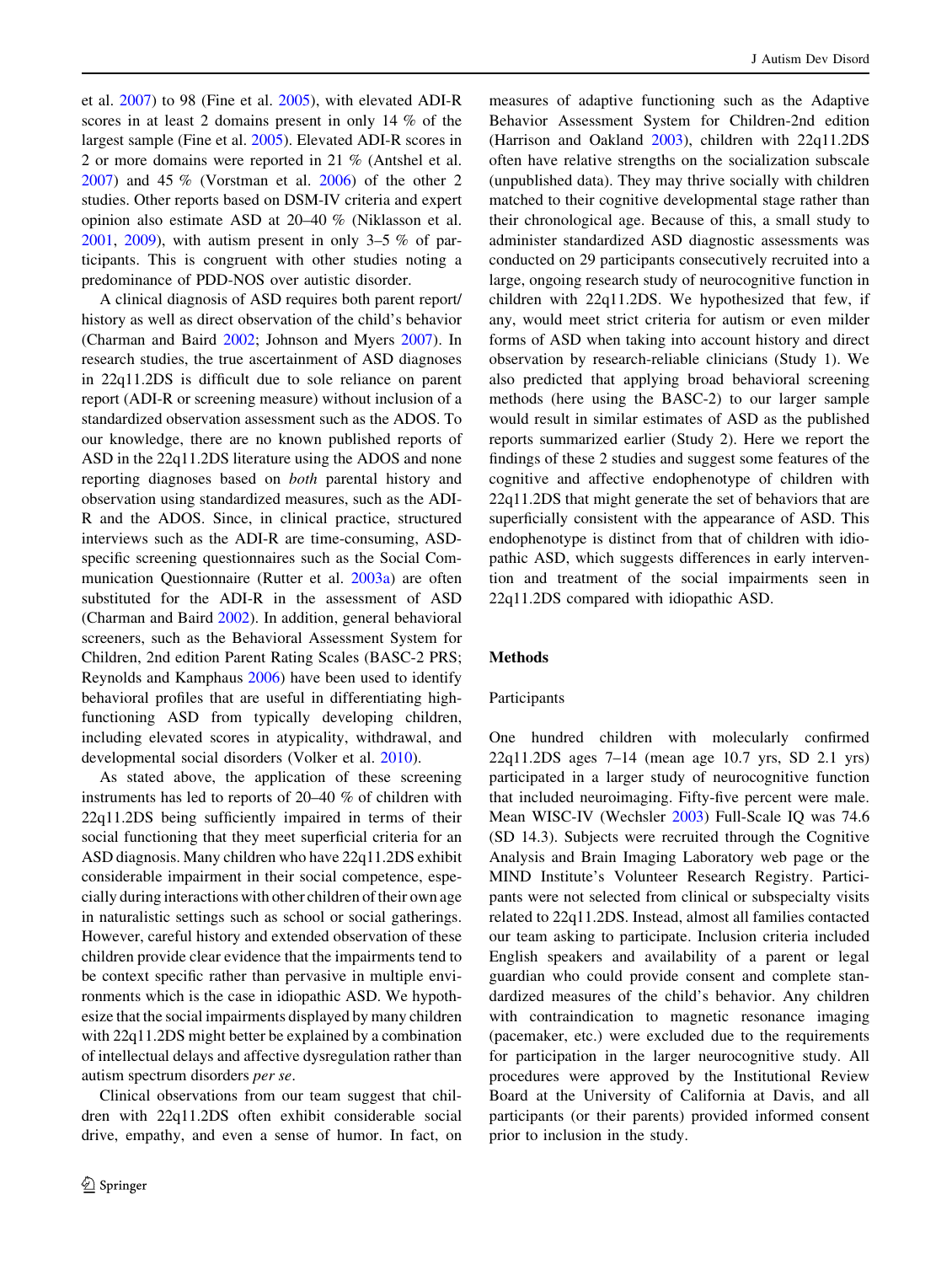## Measures

## Autism Diagnostic Observation Schedule (ADOS)

The ADOS (Lord et al. [1999](#page-6-0)) is a semi-structured standardized interactive assessment of social and communication behaviors that provides two cut-off scores, one for autism and another for the broader diagnosis of autism spectrum disorder/PDD-NOS. Module 1 is for children who are non-verbal or do not yet use phrase speech and Module 2 is for those who use phrase speech but are not verbally fluent. Module 3 is for verbally fluent children and Module 4 is for verbally fluent adolescents and adults. All three research personnel who administered the ADOS had attained research reliability. Individual items are scored from 0 to 3, with scores of "0" indicting typical responses (no abnormality related to autism) and higher scores representing increasingly abnormal behaviors. ADOS total scores fall under the classifications of ''autism'', ''ASD'', or ''nonspectrum''.

## Social Communication Questionnaire (SCQ)

The SCQ (Rutter et al. [2003a](#page-7-0)) is a parent-completed 40-question ASD screening tool of communication and social functioning with similar content to the ADI-R. It can be used in children over the age of 4 years with a mental age greater than 2 years. A cut-off score of 15 or more differentiates ASD from other diagnoses (sensitivity 0.85, specificity 0.75) and the correlation between ADI-R total score and SCQ total score is 0.71 (Berument et al. [1999](#page-6-0)).

# Behavioral Assessment System for Children, 2nd Edition Parent Rating Scales (BASC-2 PRS)

The BASC-2 (Reynolds and Kamphaus [2006](#page-7-0)) is a comprehensive rating scale that evaluates clinical and adaptive aspects of behavior. The Parent Rating Scale (PRS) is a 134  $\text{(child form)} -160$  (adolescent form) question assessment of a child's behaviors. Standardized T scores (mean 50; SD 10) are normed with higher scores on clinical scales representing more problematic behaviors, with T scores between 60 and 69 considered "at-risk" and T scores  $\geq$ 70 considered ''clinically significant''. For the adaptive scales, lower scores are more problematic, with T scores between 31 and 40 considered "at-risk" and T scores  $\leq$ 40 considered ''clinically significant''. We focus on the scales measuring atypicality, withdrawal, and Developmental Social Disorders, with sensitivities ranging from 0.87 to 0.98 and specificities of 0.9–0.95 in differentiating highfunctioning ASD from typically developing children (Volker et al. [2010](#page-7-0)).

# Study 1: ASD diagnosis based on clinical diagnostic criteria

ASD diagnosis based on both positive SCQ and ADOS scores was calculated similarly to the procedure often used in clinical practice.

- 1. The ADOS was administered to 29 participants (16 boys and 13 girls) consecutively enrolled in the larger research study for 28 months. One child was evaluated with Module 2, 22 with Module 3, and 5 received Module 4. The number of children scoring above the ASD and autism cut-off is reported.
- 2. A cut-off score of 15 on the SCQ was used to indicate concern for symptoms of an autism spectrum disorder.
- 3. Areas of relative strengths and weaknesses in ADOS performance are reported for children scoring above the ASD or autism cut-off (Group A) and those scoring in the unaffected (below ASD cut-off) range (Group B).

# Study 2: ASD diagnosis based on parental report questionnaire

The BASC-2 PRS was routinely collected as part of the larger neurocognitive study and scores for the 29 participants analyzed in Study 1 were combined with scores from participants that continued to enroll in the larger study (but did not receive ADOS testing) for a total of 100 participants. Mean age was  $10.7 \pm 2.4$  years and 55 % were male, just as it was for the smaller group of 29. WISC-IV FSIQ was  $75.6 \pm 13.1$ , also similar to the subgroup analyzed in Study 1 (Table [1](#page-3-0)). The percentage of children with scores  $\geq 60$  on the scales identified by Volker et al. ([2010\)](#page-7-0) (atypicality, withdrawal, and Developmental Social Disorders) are reported for all 100 participants.

## Analysis

Frequencies/percentages of individuals with scores greater than the cut-off scores specified above are reported.

## Results

#### Study 1

Of the 29 children with ADOS scores, five (18 %) scored in the elevated range on the ADOS. One (3 %) individual scored above the autism cut-off and 4 (15 %) were above the ASD cut-off but below the autism cut-off. Four  $(80\%)$ of these 5 individuals with elevated ADOS scores had elevated BASC-2 PRS anxiety and/or somatization scores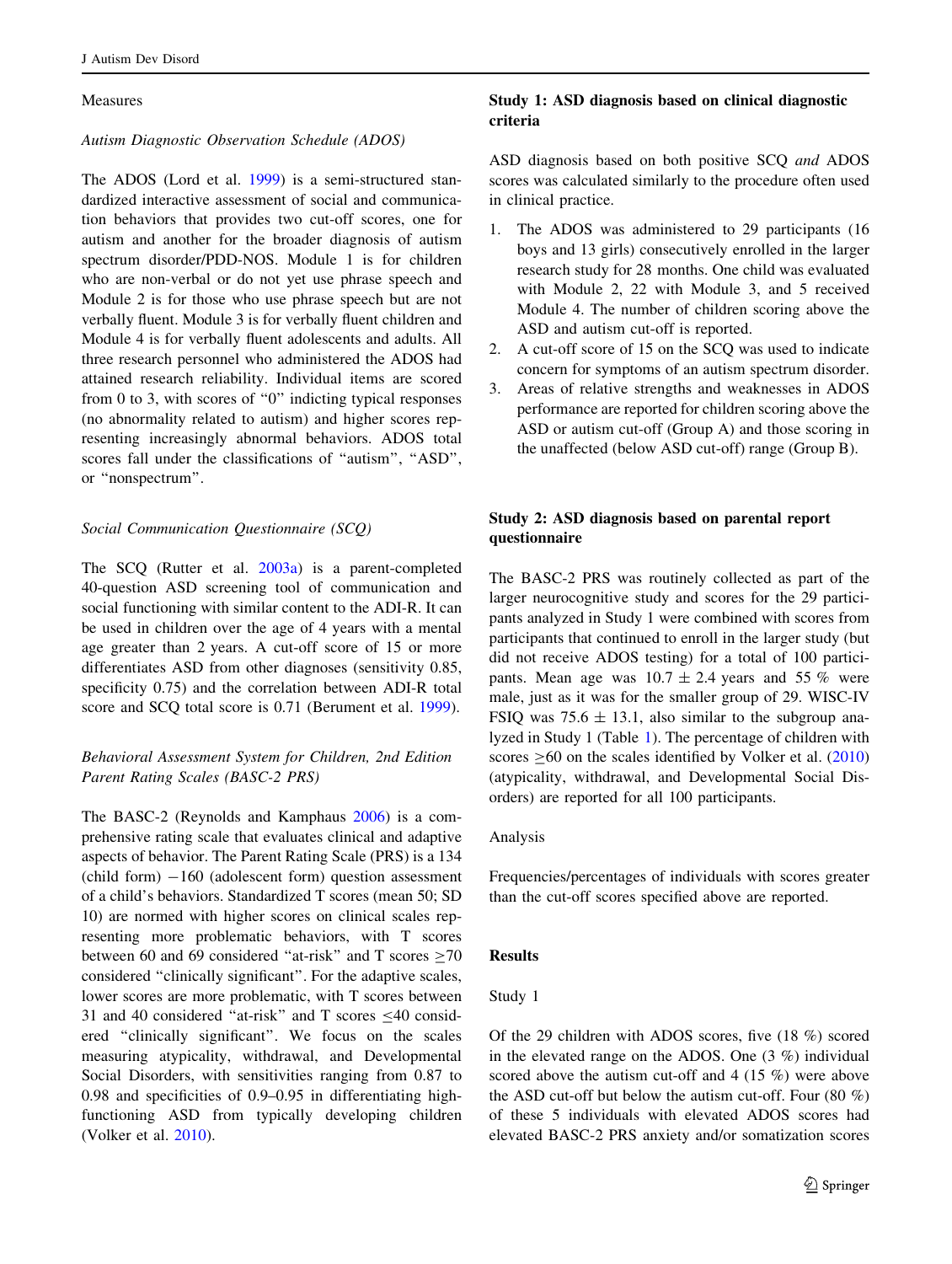<span id="page-3-0"></span>Table 1 Participant characteristics

|                    | Study 1 ( $n = 29$ ) | Study 2 ( $n = 100$ ) |
|--------------------|----------------------|-----------------------|
| Mean age, yrs (SD) | 10.7(2.1)            | 10.7(2.4)             |
| Percentage male    | 55 %                 | 55 %                  |
| WISC-IV FSIQ (SD)  | 74.6 (14.3)          | 75.6(13.1)            |
|                    |                      |                       |

Table 2 Children scoring above cut-offs on the SCQ, ADOS, and both  $SCO + ADOS$  (Study 1)

|              | Positive     |                 | Total      |
|--------------|--------------|-----------------|------------|
| <b>SCQ</b>   | 2 $(7 \%)$   |                 | 2 (7 $%$ ) |
| <b>ADOS</b>  | 4 (15 %) ASD | $1(3\%)$ Autism | 5 $(18\%)$ |
| $SCO + ADOS$ | $\theta$     |                 |            |

as well. Only 2 (7 %) of the 29 had SCQ scores above the cut-off of 15 (Table 2). No child had both SCQ and ADOS scores in the elevated range.

#### Relative Strengths and Weaknesses

Children with 22q11.2DS and elevated ADOS scores (Group A) were compared to children with ADOS scores in the typical range (Group B) (Table 3). At least 75 % of Group B scored "0" or not impaired on all individual items comprising the ADOS domains of Social Interaction and Communication with the exception of ''Insight'' (12/24; 50 % not impaired) and ''Facial Expressions'' (16/24; 67 % not impaired). Both groups had typical scores in the ''Amount of Reciprocal Social Communication'', which is part of the Social Interaction Domain. It captures how frequently the child used verbal and non-verbal behaviors for social interchange, commenting, etc. Scores of ''0'' are considered unimpaired, and 60 % (3/5) of children in Group A and 88 % (21/24) of children in Group B scored ''0''. Both groups also had weaknesses in ''Insight'' (0 % Group A and 50 % Group B scored "0") and "Imagination" (20 % of Group A and 54 % Group B scored ''0''). The Communication domain, specifically the items "Conversation" and "Gestures", was a relative weakness in Group A, with no child scoring ''0'' in Conversation (back and forth flow of conversation) and only 1 scoring ''0'' in ''Gestures''. On the other hand, simple communication was a relative strength in Group B, with 19 (95 %) scoring ''0'' for ''Reporting of Events''.

## Study 2

1. BASC-2 PRS: Forty-four percent of 100 children with 22q11.2DS screened positive based on an atypicality T score  $\geq 60$ , 51 % had elevated withdrawal T scores  $(\geq 60)$ , and 68 % had elevated T scores ( $\geq 60$ ) on the Developmental Social Disorders scale.

Table 3 Relative strengths and weaknesses on ADOS items of children with elevated ADOS scores compared with normal ADOS scores

|                              | Strengths          | Weaknesses      |
|------------------------------|--------------------|-----------------|
| Group $A$ (+ADOS)            | Social:            | Communication:  |
|                              | Social interaction | Conversation    |
|                              |                    | <b>Gestures</b> |
|                              |                    | Insight         |
|                              |                    | Imagination     |
| Group $B$ ( $-\text{ADOS}$ ) | Social:            |                 |
|                              | Social interaction |                 |
|                              | Communication:     | Insight         |
|                              | Reporting          | Imagination     |

# Discussion

As far as we know, this is the first study to report ASD diagnosis in 22q based on the use of a gold standard approach to diagnosis, i.e. using a combination of the ADOS and the SCQ. While it is important to note that research evaluations are not substitutes for clinical evaluations, it is useful to examine the yield of ASD diagnoses based on criteria that more closely resemble what is used in clinical practice (both directly administered assessment and parental history). In this study, not one child met strict diagnostic criteria for ASD using results of both the ADOS and SCQ.

Given the similar prevalence rates (44–68 %) we found based on BASC-PRS, it seems that the difference in diagnostic methodology is the primary reason for the discrepancy between the percentage of children meeting criteria for an ASD diagnosis in our study and the prevalence of ASD in the 22q11.2DS literature for children in this age range (Vorstman et al. [2006;](#page-7-0) Niklasson et al. [2001,](#page-7-0) [2009](#page-7-0)). All of the papers published to date use the ADI-R alone as a proxy for ASD diagnosis, which tends to over-estimate ASD compared with more comprehensive clinical evaluations that also include behavioral observation. In addition, our clinical experience (which matches the informal reports of many of our colleagues) is that there are qualitative differences in nature of social impairments in 22q11.2DS compared with idiopathic ASD (Eliez [2007;](#page-6-0) McCabe et al. [2013](#page-6-0); Kates et al. [2007](#page-6-0)).

The results suggest that different methodologies produce different diagnostic outcomes. Two questions need to be addressed. (1) Are there are really widespread significant social impairments in children with 22q11.2DS and (2) If there are and our data can be replicated, indicating that these are really not ASD, then what is the set of behaviors (that can be explained in more dimensional rather than diagnostic terms, as set out in the goal of the NIMH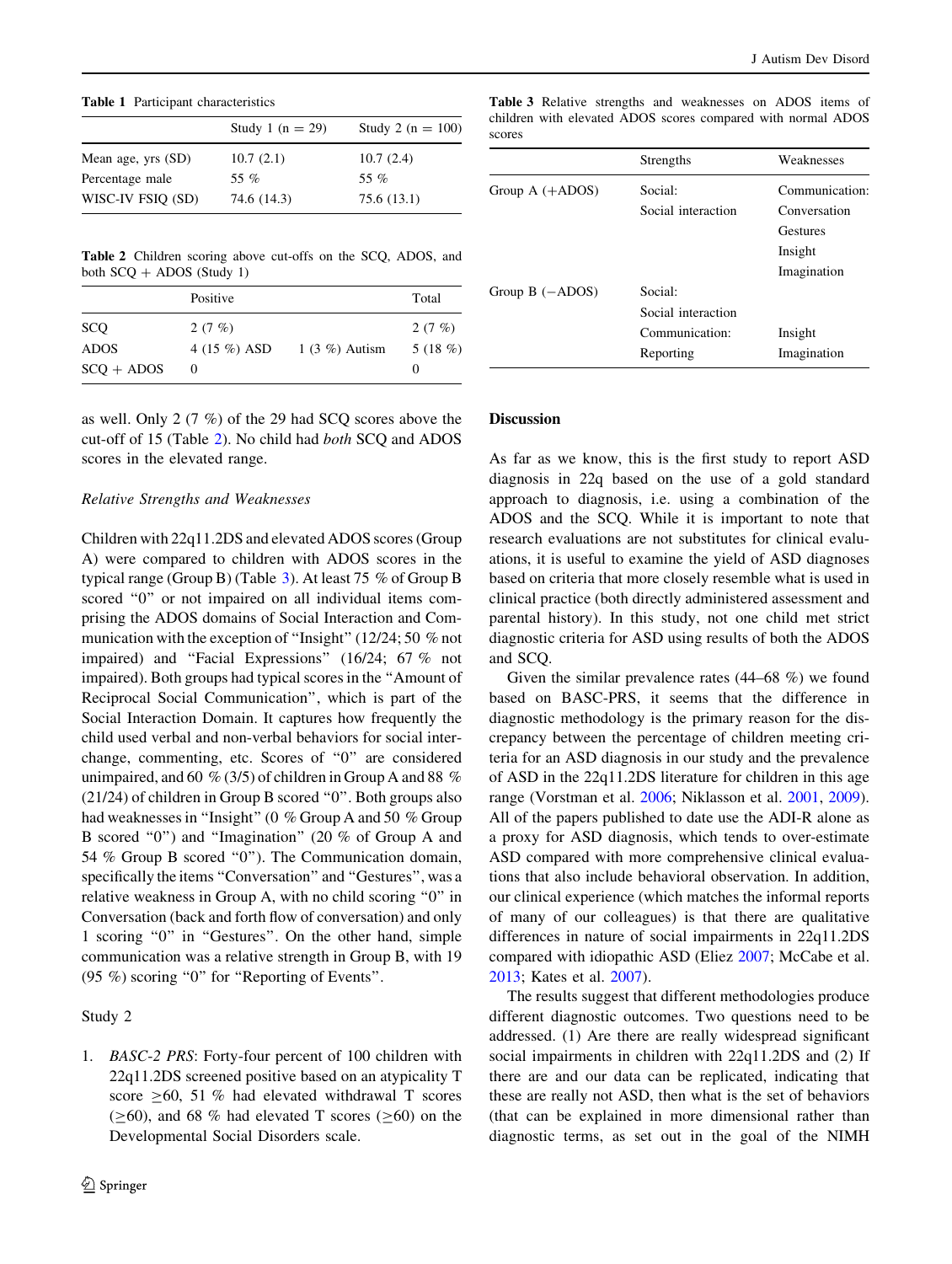Research Domain Criteria initiative) that explain WHY these children generate behaviors that are so often mistaken for ASD? The importance of understanding this is clear because this kind of explanation, if it can be developed, will point to specific targets for intervention that are appropriate and effective for children with 22q11.2DS where interventions for ASD might well not be.

There is no doubt that a very large proportion of children with 22q11.2DS exhibit impairments in social behavior, especially with their age-matched peer group and in the absence of supportive others such as parents and siblings. Indeed, the impression of many professionals who work closely with children with 22q11.2DS is that these social impairments in 22q11.2DS differ and are not as pervasive as those in children with idiopathic autism (Eliez [2007\)](#page-6-0). Such professionals, including our team, frequently observe a high motivation to engage socially. Parents report that their children with 22q11.2DS engage frequently and effectively with younger children (more suited to their intellectual rather than their chronological age) or with adults who are more flexible in their social interactions. During research assessments unrelated to ASD diagnosis our team frequently notes a strong sense of empathy, sense of humor and other complex social skills. This suggests that social impairments in young children with 22q11.2DS are penetrant but are highly context dependent and not indicative of general social avoidance. A socioemotional training program, Vis A Vis, improved ASD-like behaviors, including focusing attention particularly to the eyes, in children with Intellectual Disability (Glaser et al. [2012\)](#page-6-0). It has been reported to be equally effective for children with 22q11.2DS (Glaser et al. [2010](#page-6-0)).

ASD-like behaviors exist in 22q11.2DS and are sufficiently similar at the symptom level to be considered by many to be ASD, yet many children with the deletion appear socially competent in some situations. We are interested in the set of functional domains that can be measured dimensionally (to account for variation) that might explain why so many young children with 22q11.2DS exhibit age-appropriate social competence in some situations and not others. While this will be the subject of future hypothesis-driven research, we speculate that the social impairments in children with 22q11.2DS can often be explained by robust characteristics of the phenotype reported in children with 22q11.2DS. We propose that the social impairments in children with 22q11.2DS and idiopathic ASD are manifestations of different functional profiles.

## Reciprocal Social Interaction

Similar to children with idiopathic ASD, children with 22q11.2DS have difficulties with social competency, with

weaknesses in perspective taking, theory of mind (ToM) (Ho et al. [2012;](#page-6-0) Jalbrzikowski et al. [2012\)](#page-6-0), and non-verbal communication. Many of these difficulties may be explained by multiple factors, including developmental delay, with conceptual immaturity relative to peers. Anxiety, along with problems sustaining attention and processing emotions, are other contributing factors. While ToM and understanding false beliefs are impaired in children with 22q11.2DS (Jalbrzikowski et al. [2012](#page-6-0)), this seems to improve with age, as adults with 22q11.2DS are relatively unimpaired in ToM tests, although other weaknesses (such as attention) persist (Chow et al. [2006](#page-6-0)). Borderline cognitive abilities lead to ineffective social interactions because of limitations in the ability to attribute appropriate mental states (Ho et al. [2012\)](#page-6-0). This also leads to problems understanding non-concrete, indirect, pragmatic speech such as idioms, metaphors and irony. Together these cognitive weaknesses may account for the ineffective communication with age-matched peers. This reduced social competence of children with 22q11.2DS is, in turn, likely to result in exclusion or rejection from social interactions, if not outright teasing or bullying, of children with 22q11.2DS by age-matched peers. The effect of continued exposure to such situations is likely to induce quite reasonable anxiety and withdrawal from social interaction opportunities. Indeed, emotional problems, which are quite prevalent in 22q11.2DS, have been related to social competence (Ho et al. [2012](#page-6-0)). These factors and the fear they engender, along with other visual processing impairments (Campbell et al. [2010](#page-6-0); Glaser et al. [2007](#page-6-0)) may result in gaze avoidance, which is also superficially consistent with the ASD phenotype.

Difficulties in attention regulation may also lead to social impairments. Individuals with ASD and 22q11.2DS tend to have a shared underlying deficit in attention shifting (Barneveld et al. [2011\)](#page-6-0). Problems with joint/sharing attention is present in individuals with 22q11.2DS, regardless of ASD diagnosis (Kates et al. [2007\)](#page-6-0). Other explanations for problems with social interaction can be attributed to difficulties in emotion recognition and facial processing in 22q11.2DS (Campbell et al. [2011](#page-6-0)).

## Communication

Verbal abilities are often stronger than non-verbal cognition in 22q11.2DS; however, children with 22q11.2DS have significant communication problems (Barneveld et al. [2011](#page-6-0)), particularly with more complex and abstract language. Concrete language and thinking is characteristic of 22q11.2DS, and this observation is supported by the weaknesses in Insight and Imagination on the ADOS for all individuals with 22q11.2DS, not just the ones with elevated overall ADOS scores. On the ADI-R, individuals with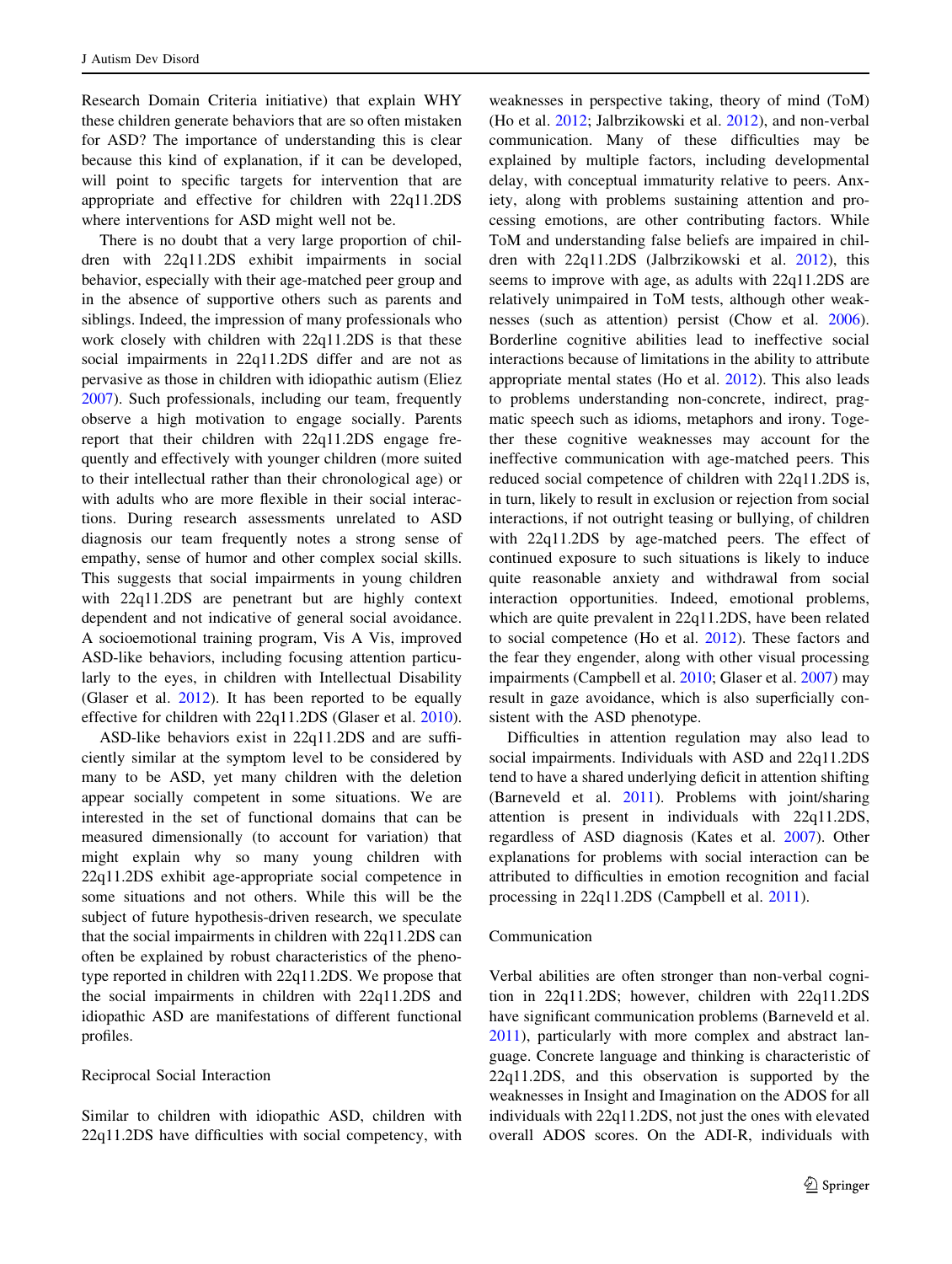22q11.2DS scored worse on the communication, but not social interaction or repetitive interest, domain (Esterberg et al. [2013](#page-6-0)). Our results also support that communication is an area of weakness in 22q11.2DS, especially for those with ADOS scores in the ASD and autism range (group A). Difficulties with communication have been noted in 22q11.2DS, including poverty of speech and content (Rumsey et al. [1986;](#page-7-0) Dykens et al. [1991](#page-6-0)), which in turn, affect conversation and reciprocity. These factors, along with anxiety, and the well-documented impairments in inhibitory and executive functioning as well as time perception (Simon [2008](#page-7-0)), are likely to lead to repetition, perseveration, and restricted conversation.

#### Repetitive and Restricted Behavior, Interests

Many children with 22q11.2DS frequently manifest perseverative and repetitive behaviors, which overlap with the 3rd domain in ASD of repetitive and restricted behaviors and interests. However, the causes for those behaviors in the two disorders may be quite different. Anxiety, along with limited verbal abilities, contributes to repetitive and restricted conversation, as children rely on a few familiar themes to compensate for poverty of speech. Poor cognitive control also contributes to the obsessive compulsive behaviors commonly seen in 22q11.2DS, as difficulty with attention shifting leads to repetitive behaviors. Anxiety and ADHD are common comorbid conditions with ASD but may also be confused with symptoms of ASD. For example, the most common non-ASD diagnoses in children classified as ASD by the ADOS were anxiety and ADHD (Murray et al. [2010](#page-7-0)).

Comparison of children with idiopathic ASD versus those with 22q11.2DS and a concomitant diagnosis of ASD suggests some differences (Kates et al. [2007](#page-6-0)). Children with 22q11.2DS and ASD have better communication and socioemotional reciprocity compared to children with ASD alone (Kates et al. [2007](#page-6-0)). The same study found that nonverbal social interaction and peer relationships were not impaired in children with 22q11.2DS (and no ASD) (Kates et al. [2007\)](#page-6-0). Our ADOS results and clinical impression support this, as social interaction is a relative strength in 22q11.2DS. In addition, the developmental trajectory differs in idiopathic ASD, where nonverbal skills are often better than verbal skills. In 22q11.2DS, there are early language difficulties, but later on, verbal abilities are stronger than non-verbal abilities (Eliez [2007\)](#page-6-0).

Our study has some limitations which should be addressed in future studies. One issue is the limited age range of the subjects (7–14 years). It is possible that younger children with 22q11.2DS, who generally have more significant language delays, are more difficult to differentiate from idiopathic ASD. The subset of children studied participated in a larger study of neurocognition that requires MRI imaging, so perhaps our sample included higher functioning children with 22q11.2DS, yet this seems unlikely given the participants' wide range of cognitive function, with mean FSIQ of 75, which is the same as that reported in the 22q11.2DS literature (Moss et al. [1999](#page-7-0)). ADOS testing was only performed on 29 participants, and a larger study is needed to replicate these findings. We did not perform detailed language assessment, and future studies should include more detailed investigation of language if communication difficulties are a central part of the diagnostic confusion between ASD and 22q11.2DS. Teacher reports of behavior were not available for analysis, and this is another limitation. It is important to mention that while this study is more similar to the diagnostic procedure implemented in clinical practice, these assessments were performed in the context of a research study and are not a substitute for a clinical evaluation.

The true prevalence of ASD in 22q11.2DS is important. This study suggests that it is truly lower than the generally accepted prevalence of 20–40 % and has implications for differences in treatment and intervention. The behavioral interventions for treatment of ASD, such as Applied Behavior Analysis (ABA) and others, are resource intense and may not be appropriate for children with 22q11.2DS if there is an underlying difference between ASD and 22q11.2DS. Some forms of ABA are highly structured and repetitive, and are effective for the treatment of ASD (National Research Council [2001](#page-7-0)) but may lead to rigid and/or oppositional behaviors if no ASD is present. Another relevant issue is characterization of the subgroup of children with 22q11.2DS who present with ASD symptoms. Further research is needed to identify if these children are prodromal or at higher risk for psychosis and schizophrenia, given the already increased risk due to the 22q11.2 deletion. Theory of Mind performance predicts positive symptoms on the Structured Interview for Prodromal Symptoms (SIPS) in adolescents and young adults with 22q11.2DS (Jalbrzikowski et al. [2012](#page-6-0)) and social cognition may be an intermediate marker of psychosis vulnerability (Penn et al. [2008\)](#page-7-0).

In conclusion, based on best practice assessment, ASD is not as common as previously reported in 22q11.2DS and highlights the importance of integrating multiple sources of information when considering an ASD diagnosis. Elevated scores on single measures are not sufficient for a clinical diagnosis of ASD, and this study is the first to use the ADOS in addition to parent report, in the evaluation of ASD symptoms in 22q11.2DS. All children with 22q11.2DS had strengths in social interaction and weaknesses in imagination and insight on the ADOS. Children with elevated ADOS scores tended to have relative weaknesses in communication. Further investigation is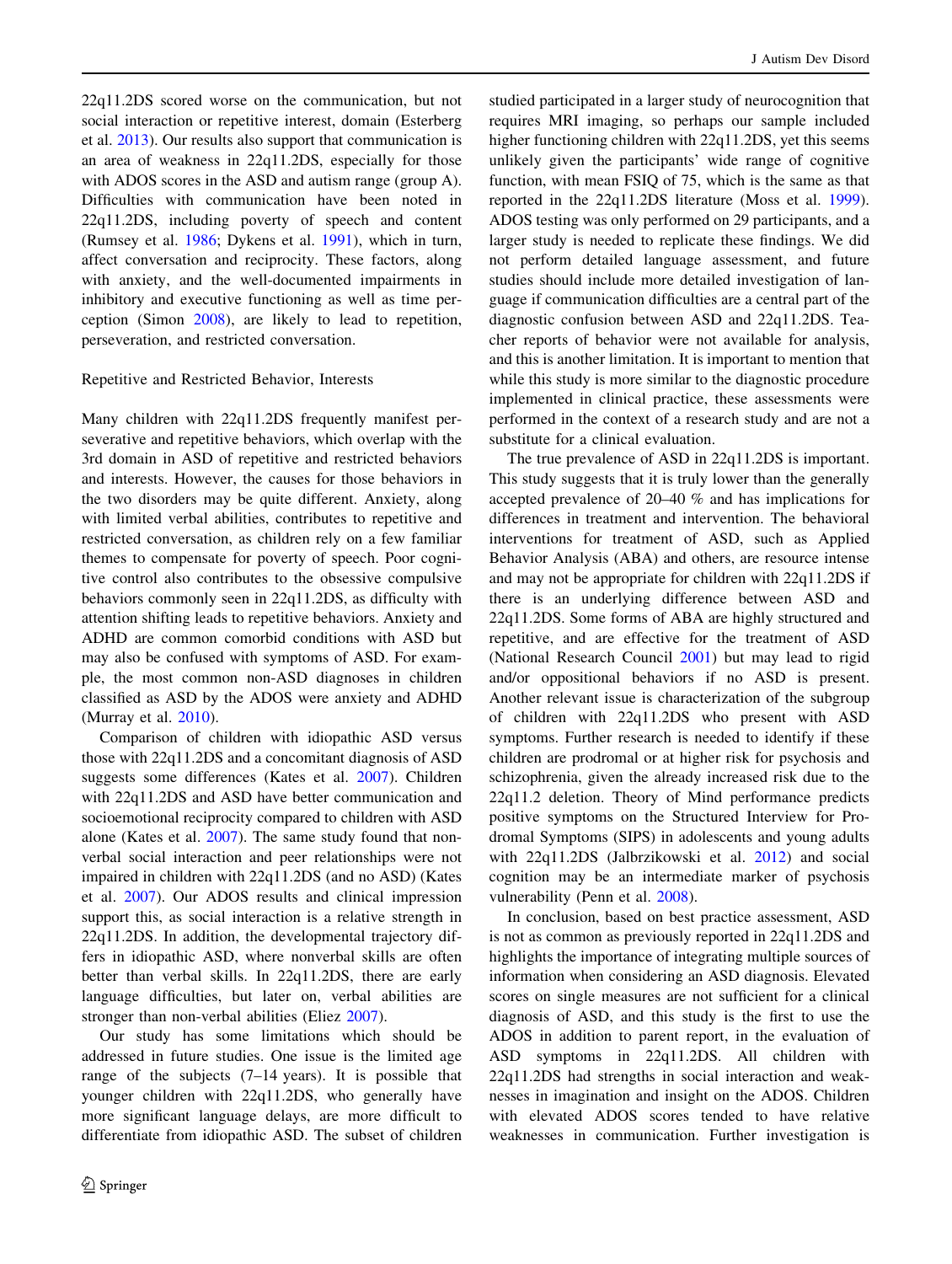<span id="page-6-0"></span>warranted to explain how the social impairments, difficulty with communication, and repetitive behaviors in children with 22q11.2DS are similar and different from ASD. Comorbid conditions such as anxiety and cognitive impairments likely contribute to false elevations on individual ASD measures, and future research should proceed with both components to ascertain accurate levels of ASD in 22q11.DS populations. This would directly impact treatment recommendations and patient care procedures.

Acknowledgments We thank the families who participated in our study and appreciate the efforts of Melissa Harada and Kristopher de Ga for their assistance. This study was funded by grants from the National Institutes of Health (R01042974), National Center for Advancing Translational Sciences (UL1 TR000002), Children's Miracle Network, the Dempster Family Foundation, and the University Center for Excellence in Developmental Disabilities (90DD0670).

Conflict of interest The authors declare that they have no conflict of interest related to this research study. Dr. Angkustsiri is involved in clinical trials in autism and fragile X syndrome for Roche, Curemark, Forest Pharmaceuticals, Seaside Therapeutics, and Novartis. Dr. Brahmbhatt receives grant funding from Shire. These authors have not taken any personal salary from any pharmaceutical company.

#### References

- American Psychiatric Association. (2000). Quick reference to the diagnostic criteria from DSM-IV-TR. Amer Psychiatric Pub Incorporated.
- Antshel, K. M., Aneja, A., Strunge, L., Peebles, J., Fremont, W. P., Stallone, K., et al. (2007). Autistic spectrum disorders in velocardio facial syndrome (22q11. 2 deletion). Journal of Autism and Developmental Disorders, 37(9), 1776–1786.
- Barneveld, P. S., Pieterse, J., de Sonneville, L., van Rijn, S., Lahuis, B., van Engeland, H., et al. (2011). Overlap of autistic and schizotypal traits in adolescents with autism spectrum disorders. Schizophrenia Research, 126(1–3), 231–236. doi:[10.1016/j.](http://dx.doi.org/10.1016/j.schres.2010.09.004) [schres.2010.09.004.](http://dx.doi.org/10.1016/j.schres.2010.09.004)
- Bearden, C. E., Woodin, M. F., Wang, P. P., Moss, E., McDonald-McGinn, D., Zackai, E., et al. (2001). The neurocognitive phenotype of the 22q11. 2 deletion syndrome: Selective deficit in visual-spatial memory. Journal of Clinical and Experimental Neuropsychology, 23(4), 447–464.
- Berument, S. K., Rutter, M., Lord, C., Pickles, A., & Bailey, A. (1999). Autism screening questionnaire: Diagnostic validity. The British Journal of Psychiatry, 175(5), 444–451.
- Campbell, L., McCabe, K., Leadbeater, K., Schall, U., Loughland, C., & Rich, D. (2010). Visual scanning of faces in 22q11.2 deletion syndrome: Attention to the mouth or the eyes? Psychiatry Research, 177(1–2), 211–215. doi[:10.1016/j.psychres.2009.06.007.](http://dx.doi.org/10.1016/j.psychres.2009.06.007)
- Campbell, L., Stevens, A. F., McCabe, K., Cruickshank, L., Morris, R. G., Murphy, D. G., et al. (2011). Is theory of mind related to social dysfunction and emotional problems in 22q11.2 deletion syndrome (velo-cardio-facial syndrome)? Journal of Neurodevelopmental Disorders, 3(2), 152–161. doi[:10.1007/s11689-011-9082-7.](http://dx.doi.org/10.1007/s11689-011-9082-7)
- Charman, T., & Baird, G. (2002). Practitioner review: Diagnosis of autism spectrum disorder in 2- and 3-year-old children. Journal of Child Psychology and Psychiatry, 43(3), 289–305.
- Chow, E. W., Watson, M., Young, D. A., & Bassett, A. S. (2006). Neurocognitive profile in 22q11 deletion syndrome and schizophrenia. Schizophrenia Research, 87(1), 270–278.
- De Smedt, B., Devriendt, K., Fryns, J. P., Vogels, A., Gewillig, M., & Swillen, A. (2007). Intellectual abilities in a large sample of children with Velo–Cardio–facial syndrome: An update. Journal of Intellectual Disability Research, 51(9), 666–670.
- Dykens, E., Volkmar, F., & Glick, M. (1991). Though disorder in high-functioning autistic adults. Journal of Autism and Developmental Disorders, 21(3), 291–301.
- Eliez, S. (2007). Autism in children with 22q11. 2 deletion syndrome. Journal of the American Academy of Child and Adolescent Psychiatry, 46(4), 433–434.
- Esterberg, M. L., Ousley, O. Y., Cubells, J. F., & Walker, E. F. (2013). Prodromal and autistic symptoms in schizotypal personality disorder and 22q11.2 deletion syndrome. Journal of Abnormal Psychology, 122(1), 238–249. doi:[10.1037/a0028373](http://dx.doi.org/10.1037/a0028373).
- Fine, S. E., Weissman, A., Gerdes, M., Pinto-Martin, J., Zackai, E. H., McDonald-McGinn, D. M., et al. (2005). Autism spectrum disorders and symptoms in children with molecularly confirmed 22q11. 2 deletion syndrome. Journal of Autism and Developmental Disorders, 35(4), 461–470.
- Glaser, B., Dukes, D., Pasca, C., Martinez, S., Chabloz, M., & Eliez, S. (2010). A socio-emotional remediation program for individuals with velo-cardio-facial syndrome. In VCFSEF 17th annual international scientific meeting, Salt Lake City, Utah, July 16–18, 2010.
- Glaser, B., Lothe, A., Chabloz, M., Dukes, D., Pasca, C., Redoute, J., et al. (2012). Candidate socioemotional remediation program for individuals with intellectual disability. American Journal on Intellectual and Developmental Disabilities, 117(5), 368–383.
- Glaser, B., Schaer, M., Berney, S., Debbane, M., Vuilleumier, P., & Eliez, S. (2007). Structural changes to the fusiform gyrus: A cerebral marker for social impairments in 22q11.2 deletion syndrome? Schizophrenia Research, 96(1–3), 82–86. doi:[10.](http://dx.doi.org/10.1016/j.schres.2007.08.016) [1016/j.schres.2007.08.016.](http://dx.doi.org/10.1016/j.schres.2007.08.016)
- Harrison, P. L., & Oakland, T. (2003). Adaptive behavior assessment system, 2nd edn. New York: Wiley Online Library.
- Ho, J. S., Radoeva, P. D., Jalbrzikowski, M., Chow, C., Hopkins, J., Tran, W. C., et al. (2012). Deficits in mental state attributions in individuals with 22q11.2 deletion syndrome (velo-cardio-facial syndrome). Autism Research, 5(6), 407–418. doi[:10.1002/aur.1252](http://dx.doi.org/10.1002/aur.1252).
- Jalbrzikowski, M., Carter, C., Senturk, D., Chow, C., Hopkins, J. M., Green, M. F., et al. (2012). Social cognition in 22q11.2 microdeletion syndrome: Relevance to psychosis? Schizophrenia Research, 142(1–3), 99–107. doi[:10.1016/j.schres.2012.10.007](http://dx.doi.org/10.1016/j.schres.2012.10.007).
- Johnson, C. P., & Myers, S. M. (2007). Identification and evaluation of children with autism spectrum disorders. Pediatrics, 120(5), 1183–1215.
- Jolin, E. M., Weller, R. A., & Weller, E. B. (2012). Occurrence of affective disorders compared to other psychiatric disorders in children and adolescents with 22q11. 2 deletion syndrome. Journal of Affective Disorders, 136(3), 222–228.
- Kates, W. R., Antshel, K. M., Fremont, W. P., Shprintzen, R. J., Strunge, L. A., Burnette, C. P., et al. (2007). Comparing phenotypes in patients with idiopathic autism to patients with velocardiofacial syndrome (22q11 DS) with and without autism. American Journal of Medical Genetics A, 143A(22), 2642–2650. doi[:10.1002/ajmg.a.32012](http://dx.doi.org/10.1002/ajmg.a.32012).
- Lord, C., Rutter, M., DiLavore, P. C., & Risi, S. (1999). Autism diagnostic observation schedule-WPS (ADOS-WPS). Los Angeles, CA: Western Psychological Services.
- McCabe, K. L., Melville, J. L., Rich, D., Strutt, P. A., Cooper, G., Loughland, C. M., et al. (2013). Divergent patterns of social cognition performance in autism and 22q11.2 deletion syndrome (22q11DS). Journal of Autism and Developmental Disorders. doi[:10.1007/s10803-012-1742-2](http://dx.doi.org/10.1007/s10803-012-1742-2).